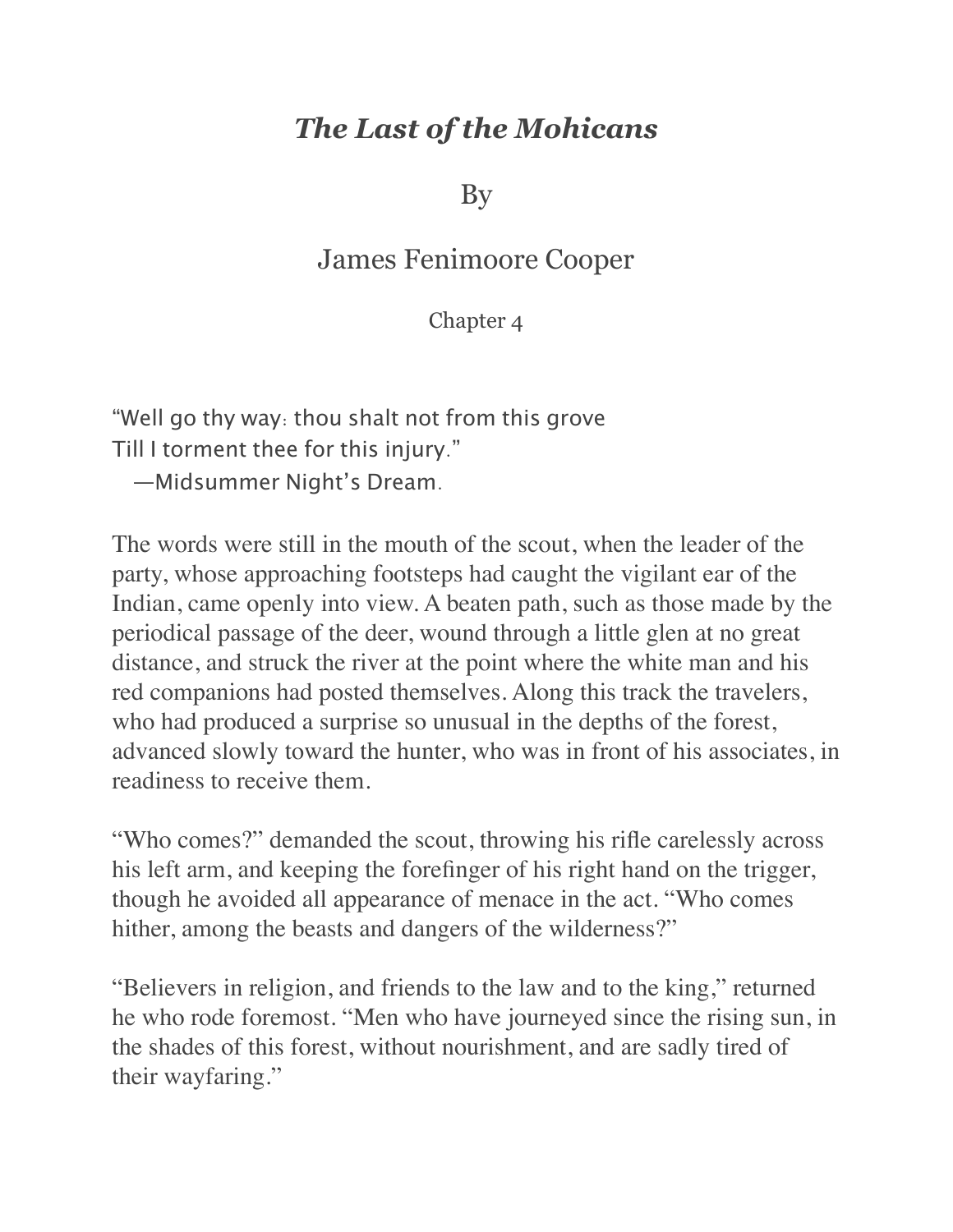"You are, then, lost," interrupted the hunter, "and have found how helpless 'tis not to know whether to take the right hand or the left?" "Even so; sucking babes are not more dependent on those who guide them than we who are of larger growth, and who may now be said to possess the stature without the knowledge of men. Know you the distance to a post of the crown called William Henry?"

"Hoot!" shouted the scout, who did not spare his open laughter, though instantly checking the dangerous sounds he indulged his merriment at less risk of being overheard by any lurking enemies. "You are as much off the scent as a hound would be, with Horican atwixt him and the deer! William Henry, man! if you are friends to the king and have business with the army, your way would be to follow the river down to Edward, and lay the matter before Webb, who tarries there, instead of pushing into the defiles, and driving this saucy Frenchman back across Champlain, into his den again."

Before the stranger could make any reply to this unexpected proposition, another horseman dashed the bushes aside, and leaped his charger into the pathway, in front of his companion.

"What, then, may be our distance from Fort Edward?" demanded a new speaker; "the place you advise us to seek we left this morning, and our destination is the head of the lake."

"Then you must have lost your eyesight afore losing your way, for the road across the portage is cut to a good two rods, and is as grand a path, I calculate, as any that runs into London, or even before the palace of the king himself."

"We will not dispute concerning the excellence of the passage," returned Heyward, smiling; for, as the reader has anticipated, it was he. "It is enough, for the present, that we trusted to an Indian guide to take us by a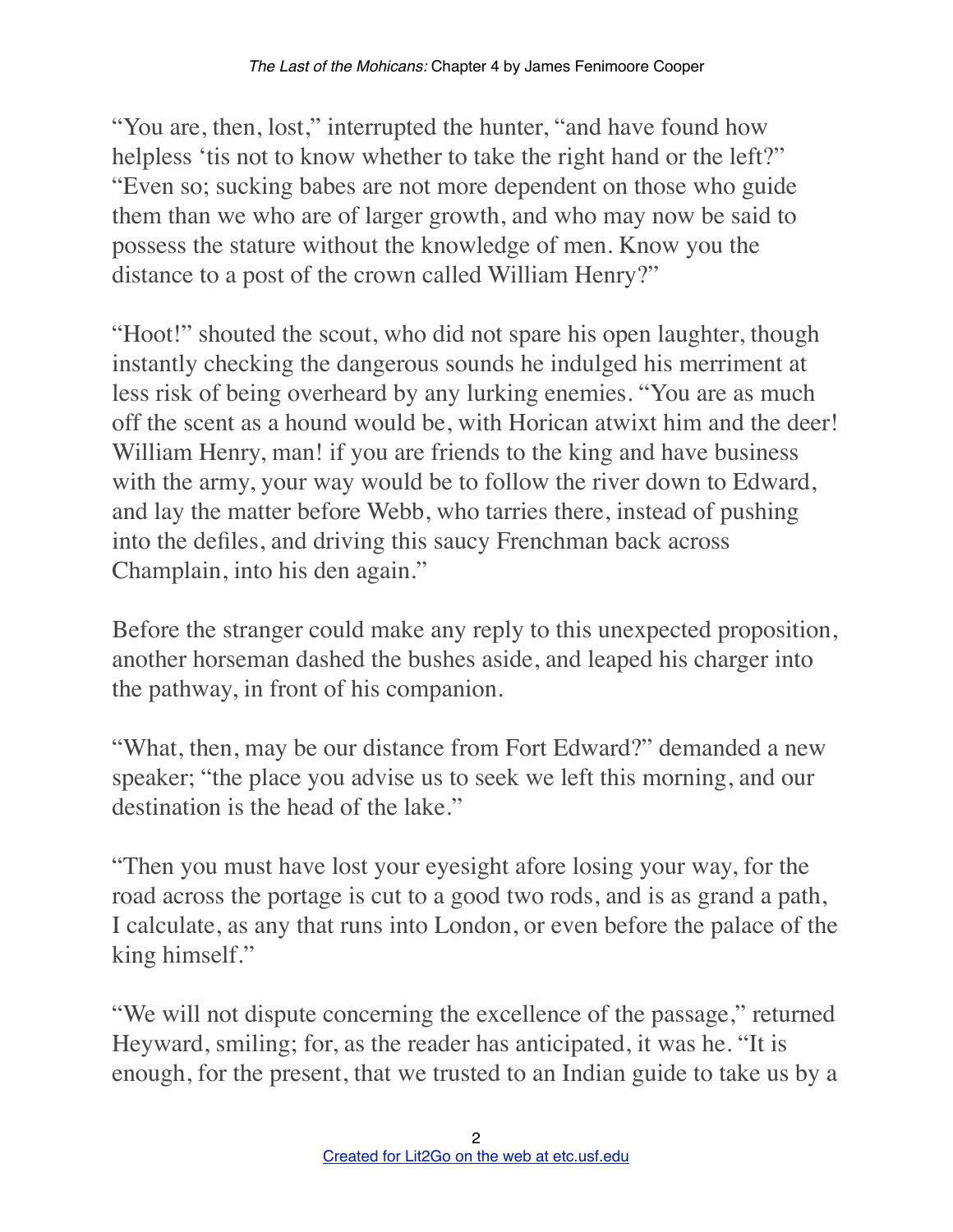nearer, though blinder path, and that we are deceived in his knowledge. In plain words, we know not where we are."

"An Indian lost in the woods!" said the scout, shaking his head doubtingly; "When the sun is scorching the tree tops, and the water courses are full; when the moss on every beech he sees will tell him in what quarter the north star will shine at night. The woods are full of deer-paths which run to the streams and licks, places well known to everybody; nor have the geese done their flight to the Canada waters altogether! 'Tis strange that an Indian should be lost atwixt Horican and the bend in the river! Is he a Mohawk?"

"Not by birth, though adopted in that tribe; I think his birthplace was farther north, and he is one of those you call a Huron."

"Hugh!" exclaimed the two companions of the scout, who had continued until this part of the dialogue, seated immovable, and apparently indifferent to what passed, but who now sprang to their feet with an activity and interest that had evidently got the better of their reserve by surprise.

"A Huron!" repeated the sturdy scout, once more shaking his head in open distrust; "they are a thievish race, nor do I care by whom they are adopted; you can never make anything of them but skulls and vagabonds. Since you trusted yourself to the care of one of that nation, I only wonder that you have not fallen in with more."

"Of that there is little danger, since William Henry is so many miles in our front. You forget that I have told you our guide is now a Mohawk, and that he serves with our forces as a friend."

"And I tell you that he who is born a Mingo will die a Mingo," returned the other positively. "A Mohawk! No, give me a Delaware or a Mohican for honesty; and when they will fight, which they won't all do, having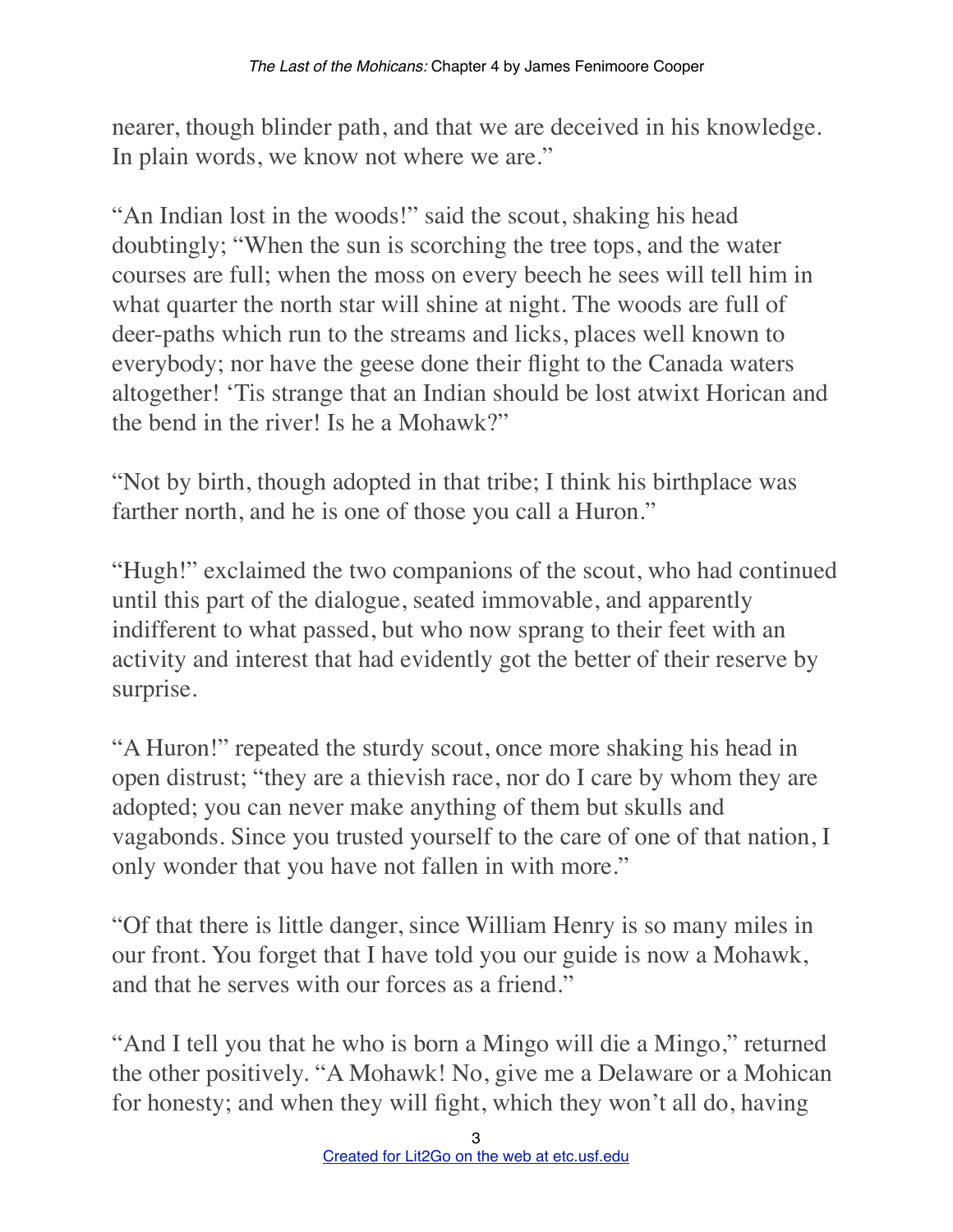suffered their cunning enemies, the Maquas, to make them women—but when they will fight at all, look to a Delaware, or a Mohican, for a warrior!"

"Enough of this," said Heyward, impatiently; "I wish not to inquire into the character of a man that I know, and to whom you must be a stranger. You have not yet answered my question; what is our distance from the main army at Edward?"

"It seems that may depend on who is your guide. One would think such a horse as that might get over a good deal of ground atwixt sun-up and sun-down."

"I wish no contention of idle words with you, friend," said Heyward, curbing his dissatisfied manner, and speaking in a more gentle voice; "if you will tell me the distance to Fort Edward, and conduct me thither, your labor shall not go without its reward."

"And in so doing, how know I that I don't guide an enemy and a spy of Montcalm, to the works of the army? It is not every man who can speak the English tongue that is an honest subject."

"If you serve with the troops, of whom I judge you to be a scout, you should know of such a regiment of the king as the Sixtieth."

"The Sixtieth! you can tell me little of the Royal Americans that I don't know, though I do wear a hunting-shirt instead of a scarlet jacket."

"Well, then, among other things, you may know the name of its major?"

"Its major!" interrupted the hunter, elevating his body like one who was proud of his trust. "If there is a man in the country who knows Major Effingham, he stands before you."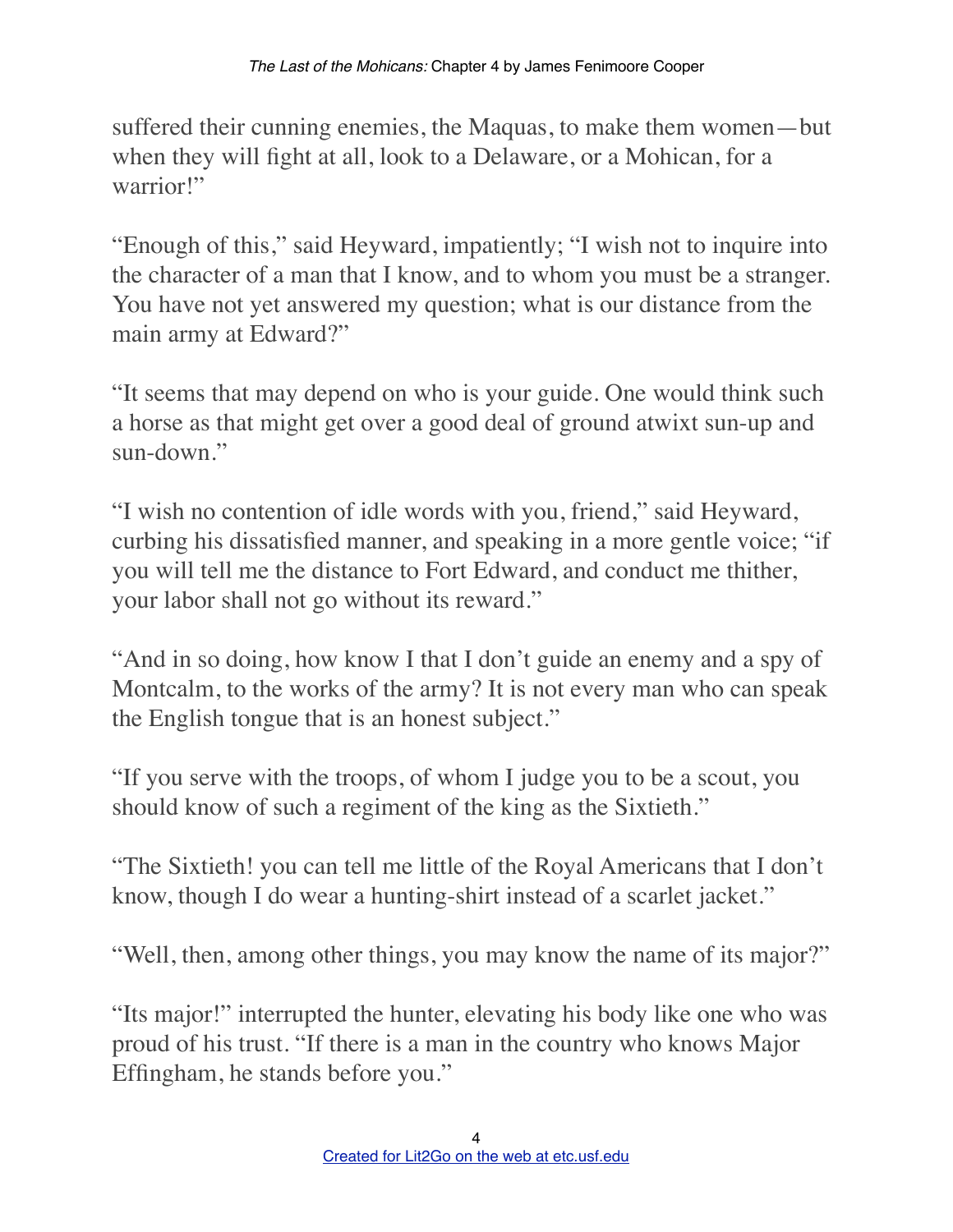"It is a corps which has many majors; the gentleman you name is the senior, but I speak of the junior of them all; he who commands the companies in garrison at William Henry."

"Yes, yes, I have heard that a young gentleman of vast riches, from one of the provinces far south, has got the place. He is over young, too, to hold such rank, and to be put above men whose heads are beginning to bleach; and yet they say he is a soldier in his knowledge, and a gallant gentleman!"

"Whatever he may be, or however he may be qualified for his rank, he now speaks to you and, of course, can be no enemy to dread."

The scout regarded Heyward in surprise, and then lifting his cap, he answered, in a tone less confident than before—though still expressing doubt.

"I have heard a party was to leave the encampment this morning for the lake shore?"

"You have heard the truth; but I preferred a nearer route, trusting to the knowledge of the Indian I mentioned."

"And he deceived you, and then deserted?"

"Neither, as I believe; certainly not the latter, for he is to be found in the rear."

"I should like to look at the creature; if it is a true Iroquois I can tell him by his knavish look, and by his paint," said the scout; stepping past the charger of Heyward, and entering the path behind the mare of the singing master, whose foal had taken advantage of the halt to exact the maternal contribution. After shoving aside the bushes, and proceeding a few paces, he encountered the females, who awaited the result of the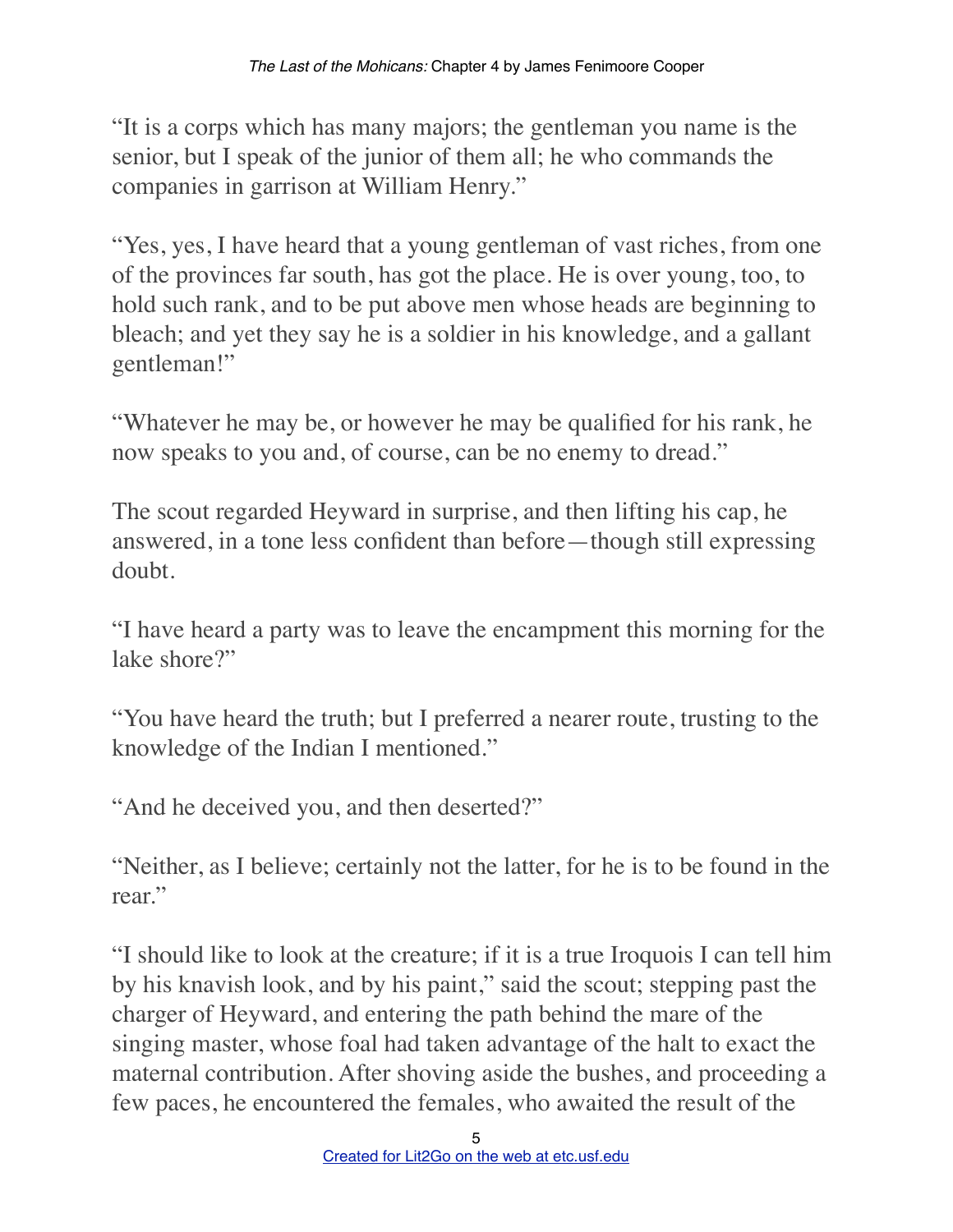conference with anxiety, and not entirely without apprehension. Behind these, the runner leaned against a tree, where he stood the close examination of the scout with an air unmoved, though with a look so dark and savage, that it might in itself excite fear. Satisfied with his scrutiny, the hunter soon left him. As he repassed the females, he paused a moment to gaze upon their beauty, answering to the smile and nod of Alice with a look of open pleasure. Thence he went to the side of the motherly animal, and spending a minute in a fruitless inquiry into the character of her rider, he shook his head and returned to Heyward.

"A Mingo is a Mingo, and God having made him so, neither the Mohawks nor any other tribe can alter him," he said, when he had regained his former position. "If we were alone, and you would leave that noble horse at the mercy of the wolves to-night, I could show you the way to Edward myself, within an hour, for it lies only about an hour's journey hence; but with such ladies in your company 'tis impossible!"

"And why? They are fatigued, but they are quite equal to a ride of a few more miles."

"'Tis a natural impossibility!" repeated the scout; "I wouldn't walk a mile in these woods after night gets into them, in company with that runner, for the best rifle in the colonies. They are full of outlying Iroquois, and your mongrel Mohawk knows where to find them too well to be my companion."

"Think you so?" said Heyward, leaning forward in the saddle, and dropping his voice nearly to a whisper; "I confess I have not been without my own suspicions, though I have endeavored to conceal them, and affected a confidence I have not always felt, on account of my companions. It was because I suspected him that I would follow no longer; making him, as you see, follow me."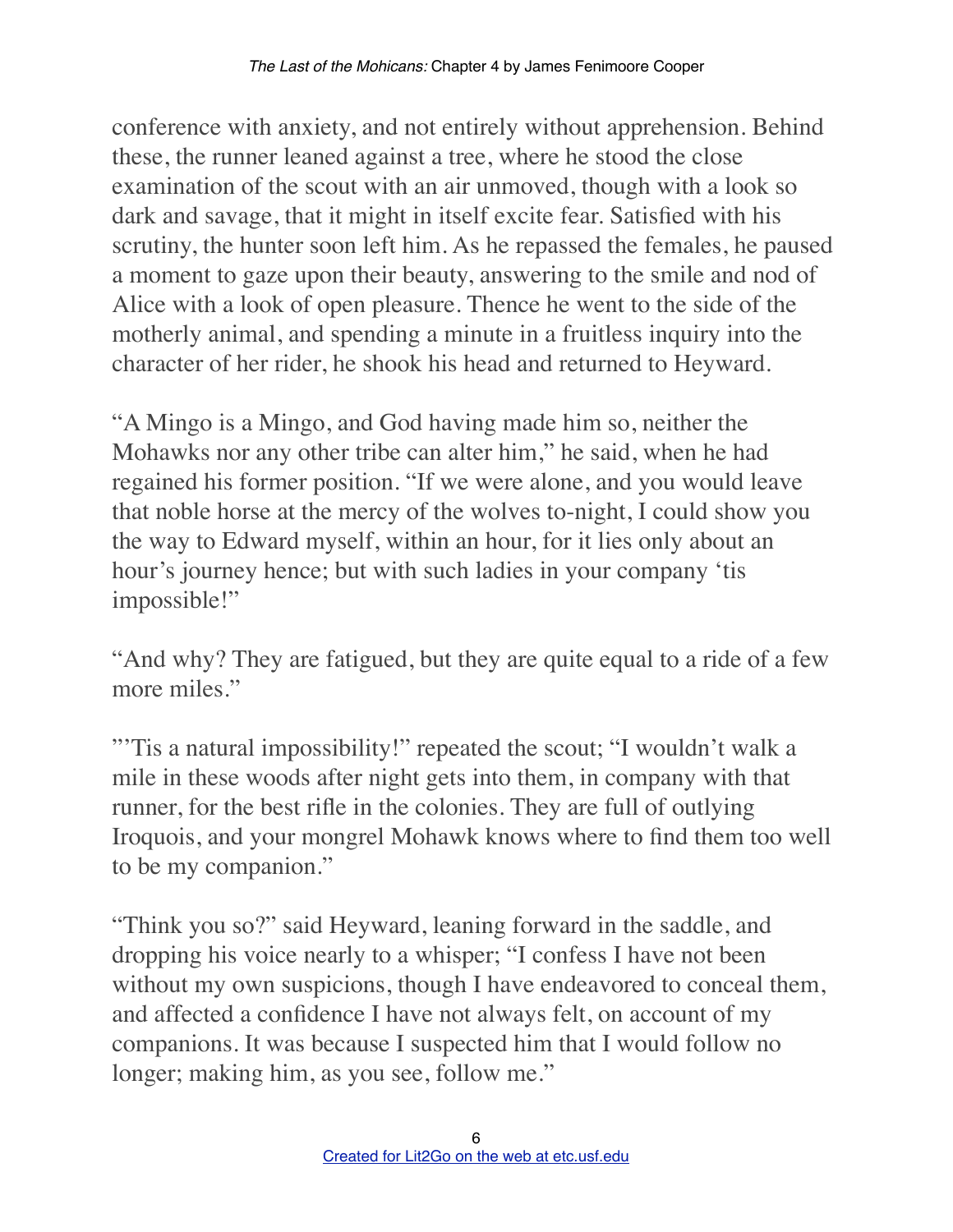"I knew he was one of the cheats as soon as I laid eyes on him!" returned the scout, placing a finger on his nose, in sign of caution. "The thief is leaning against the foot of the sugar sapling, that you can see over them bushes; his right leg is in a line with the bark of the tree, and," tapping his rifle, "I can take him from where I stand, between the angle and the knee, with a single shot, putting an end to his tramping through the woods, for at least a month to come. If I should go back to him, the cunning varmint would suspect something, and be dodging through the trees like a frightened deer."

"It will not do. He may be innocent, and I dislike the act. Though, if I felt confident of his treachery—"

"'Tis a safe thing to calculate on the knavery of an Iroquois," said the scout, throwing his rifle forward, by a sort of instinctive movement.

"Hold!" interrupted Heyward, "it will not do—we must think of some other scheme—and yet, I have much reason to believe the rascal has deceived me."

The hunter, who had already abandoned his intention of maiming the runner, mused a moment, and then made a gesture, which instantly brought his two red companions to his side. They spoke together earnestly in the Delaware language, though in an undertone; and by the gestures of the white man, which were frequently directed towards the top of the sapling, it was evident he pointed out the situation of their hidden enemy. His companions were not long in comprehending his wishes, and laying aside their firearms, they parted, taking opposite sides of the path, and burying themselves in the thicket, with such cautious movements, that their steps were inaudible.

"Now, go you back," said the hunter, speaking again to Heyward, "and hold the imp in talk; these Mohicans here will take him without breaking his paint."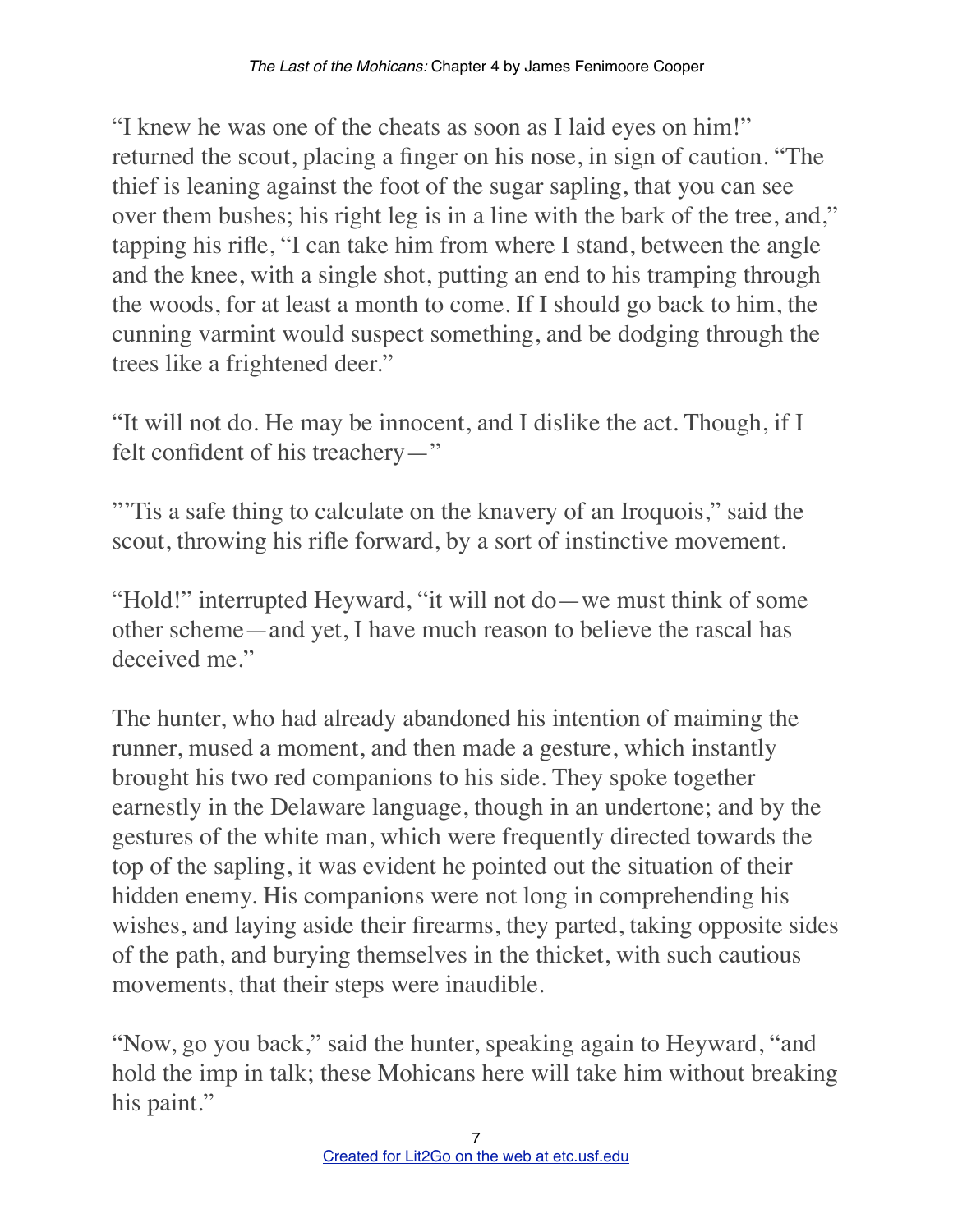"Nay," said Heyward, proudly, "I will seize him myself."

"Hist! what could you do, mounted, against an Indian in the bushes!"

"I will dismount."

"And, think you, when he saw one of your feet out of the stirrup, he would wait for the other to be free? Whoever comes into the woods to deal with the natives, must use Indian fashions, if he would wish to prosper in his undertakings. Go, then; talk openly to the miscreant, and seem to believe him the truest friend you have on 'arth."

Heyward prepared to comply, though with strong disgust at the nature of the office he was compelled to execute. Each moment, however, pressed upon him a conviction of the critical situation in which he had suffered his invaluable trust to be involved through his own confidence. The sun had already disappeared, and the woods, suddenly deprived of his light, were assuming a dusky hue, which keenly reminded him that the hour the savage usually chose for his most barbarous and remorseless acts of vengeance or hostility, was speedily drawing near. Stimulated by apprehension, he left the scout, who immediately entered into a loud conversation with the stranger that had so unceremoniously enlisted himself in the party of travelers that morning. In passing his gentler companions Heyward uttered a few words of encouragement, and was pleased to find that, though fatigued with the exercise of the day, they appeared to entertain no suspicion that their present embarrassment was other than the result of accident. Giving them reason to believe he was merely employed in a consultation concerning the future route, he spurred his charger, and drew the reins again when the animal had carried him within a few yards of the place where the sullen runner still stood, leaning against the tree.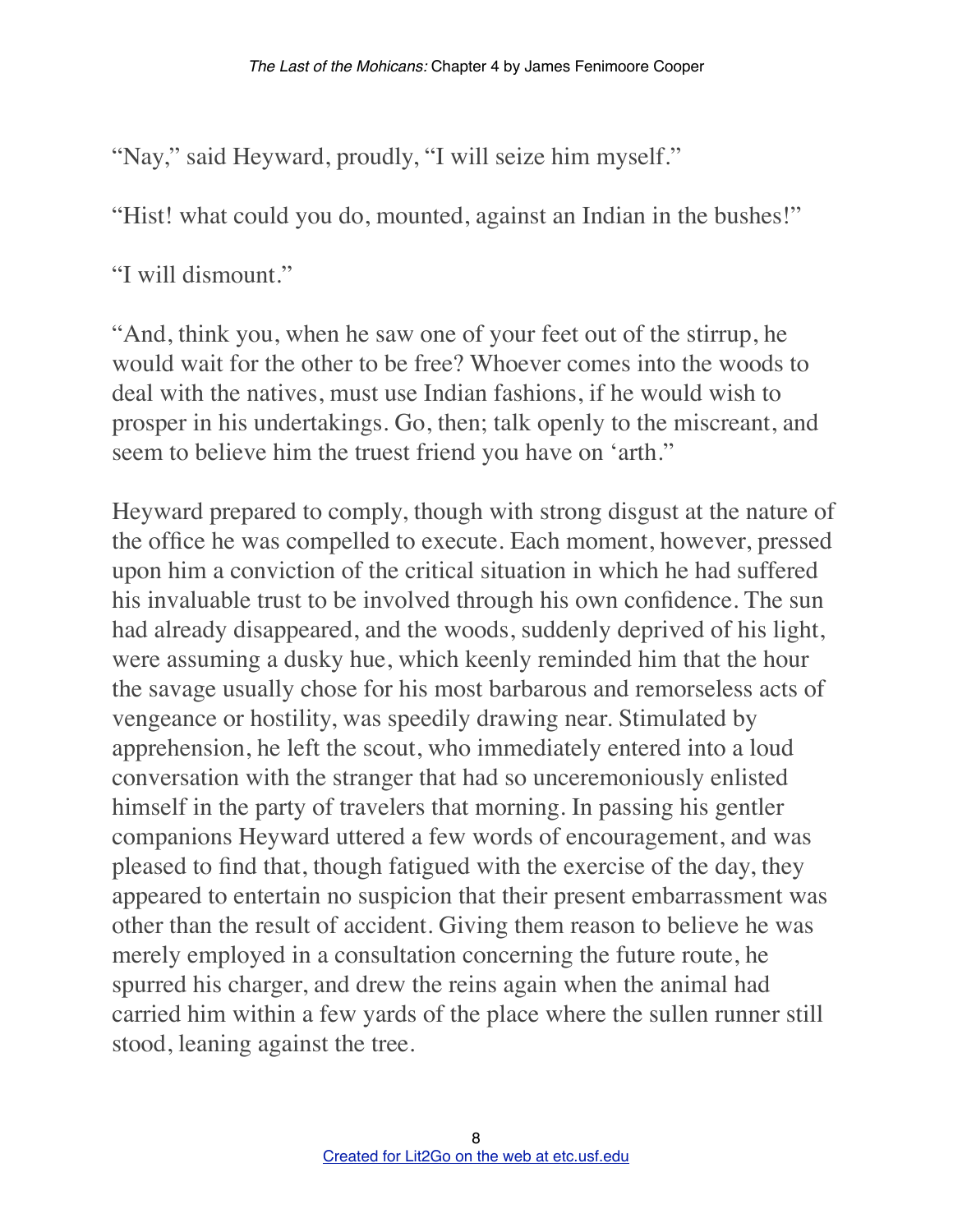The scene of this tale was in the 42d degree of latitude, where the twilight is never of long continuation.

"You may see, Magua," he said, endeavoring to assume an air of freedom and confidence, "that the night is closing around us, and yet we are no nearer to William Henry than when we left the encampment of Webb with the rising sun.

"You have missed the way, nor have I been more fortunate. But, happily, we have fallen in with a hunter, he whom you hear talking to the singer, that is acquainted with the deerpaths and by-ways of the woods, and who promises to lead us to a place where we may rest securely till the morning."

The Indian riveted his glowing eyes on Heyward as he asked, in his imperfect English, "Is he alone?"

"Alone!" hesitatingly answered Heyward, to whom deception was too new to be assumed without embarrassment. "Oh! not alone, surely, Magua, for you know that we are with him."

"Then Le Renard Subtil will go," returned the runner, coolly raising his little wallet from the place where it had lain at his feet; "and the pale faces will see none but their own color."

"Go! Whom call you Le Renard?"

"Tis the name his Canada fathers have given to Magua," returned the runner, with an air that manifested his pride at the distinction. "Night is the same as day to Le Subtil, when Munro waits for him." "And what account will Le Renard give the chief of William Henry concerning his daughters? Will he dare to tell the hot-blooded Scotsman that his children are left without a guide, though Magua promised to be one?"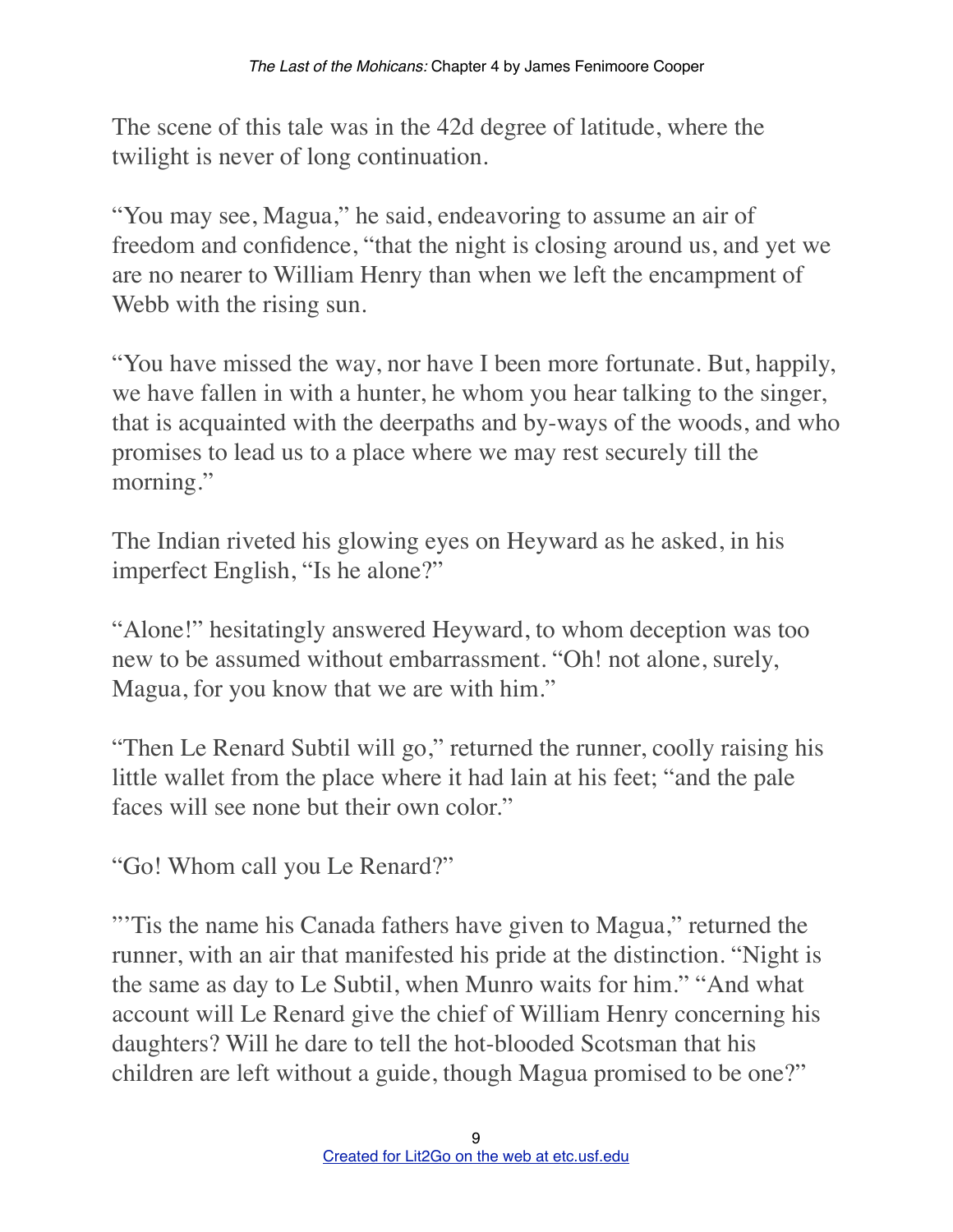"Though the gray head has a loud voice, and a long arm, Le Renard will not hear him, nor feel him, in the woods."

"But what will the Mohawks say? They will make him petticoats, and bid him stay in the wigwam with the women, for he is no longer to be trusted with the business of a man."

"Le Subtil knows the path to the great lakes, and he can find the bones of his fathers," was the answer of the unmoved runner.

"Enough, Magua," said Heyward; "are we not friends? Why should there be bitter words between us? Munro has promised you a gift for your services when performed, and I shall be your debtor for another. Rest your weary limbs, then, and open your wallet to eat. We have a few moments to spare; let us not waste them in talk like wrangling women. When the ladies are refreshed we will proceed."

"The pale faces make themselves dogs to their women," muttered the Indian, in his native language, "and when they want to eat, their warriors must lay aside the tomahawk to feed their laziness."

"What say you, Renard?"

"Le Subtil says it is good."

The Indian then fastened his eyes keenly on the open countenance of Heyward, but meeting his glance, he turned them quickly away, and seating himself deliberately on the ground, he drew forth the remnant of some former repast, and began to eat, though not without first bending his looks slowly and cautiously around him.

"This is well," continued Heyward; "and Le Renard will have strength and sight to find the path in the morning"; he paused, for sounds like the snapping of a dried stick, and the rustling of leaves, rose from the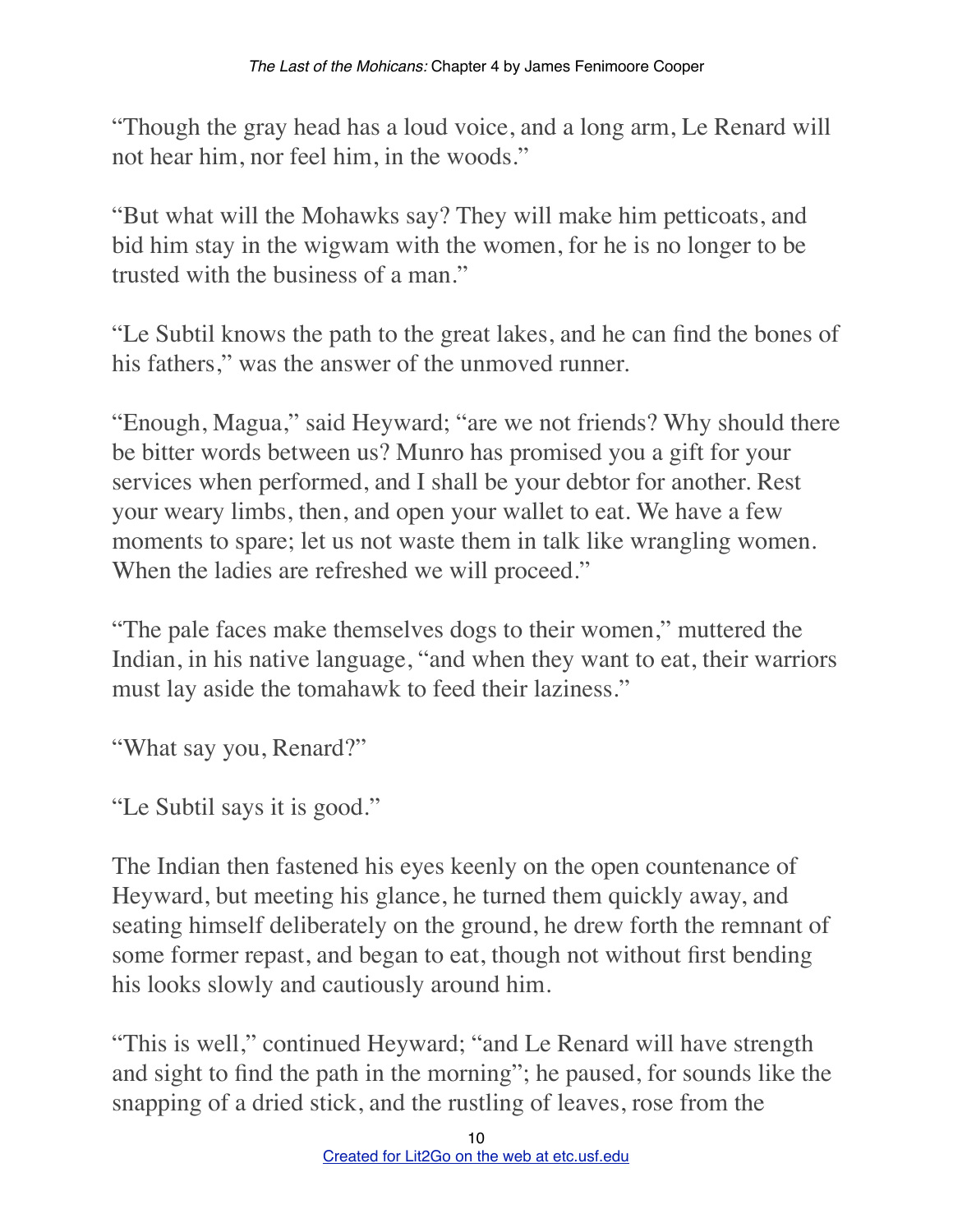adjacent bushes, but recollecting himself instantly, he continued, "we must be moving before the sun is seen, or Montcalm may lie in our path, and shut us out from the fortress."

The hand of Magua dropped from his mouth to his side, and though his eyes were fastened on the ground, his head was turned aside, his nostrils expanded, and his ears seemed even to stand more erect than usual, giving to him the appearance of a statue that was made to represent intense attention.

Heyward, who watched his movements with a vigilant eye, carelessly extricated one of his feet from the stirrup, while he passed a hand toward the bear-skin covering of his holsters.

Every effort to detect the point most regarded by the runner was completely frustrated by the tremulous glances of his organs, which seemed not to rest a single instant on any particular object, and which, at the same time, could be hardly said to move. While he hesitated how to proceed, Le Subtil cautiously raised himself to his feet, though with a motion so slow and guarded, that not the slightest noise was produced by the change. Heyward felt it had now become incumbent on him to act. Throwing his leg over the saddle, he dismounted, with a determination to advance and seize his treacherous companion, trusting the result to his own manhood. In order, however, to prevent unnecessary alarm, he still preserved an air of calmness and friendship.

"Le Renard Subtil does not eat," he said, using the appellation he had found most flattering to the vanity of the Indian. "His corn is not well parched, and it seems dry. Let me examine; perhaps something may be found among my own provisions that will help his appetite."